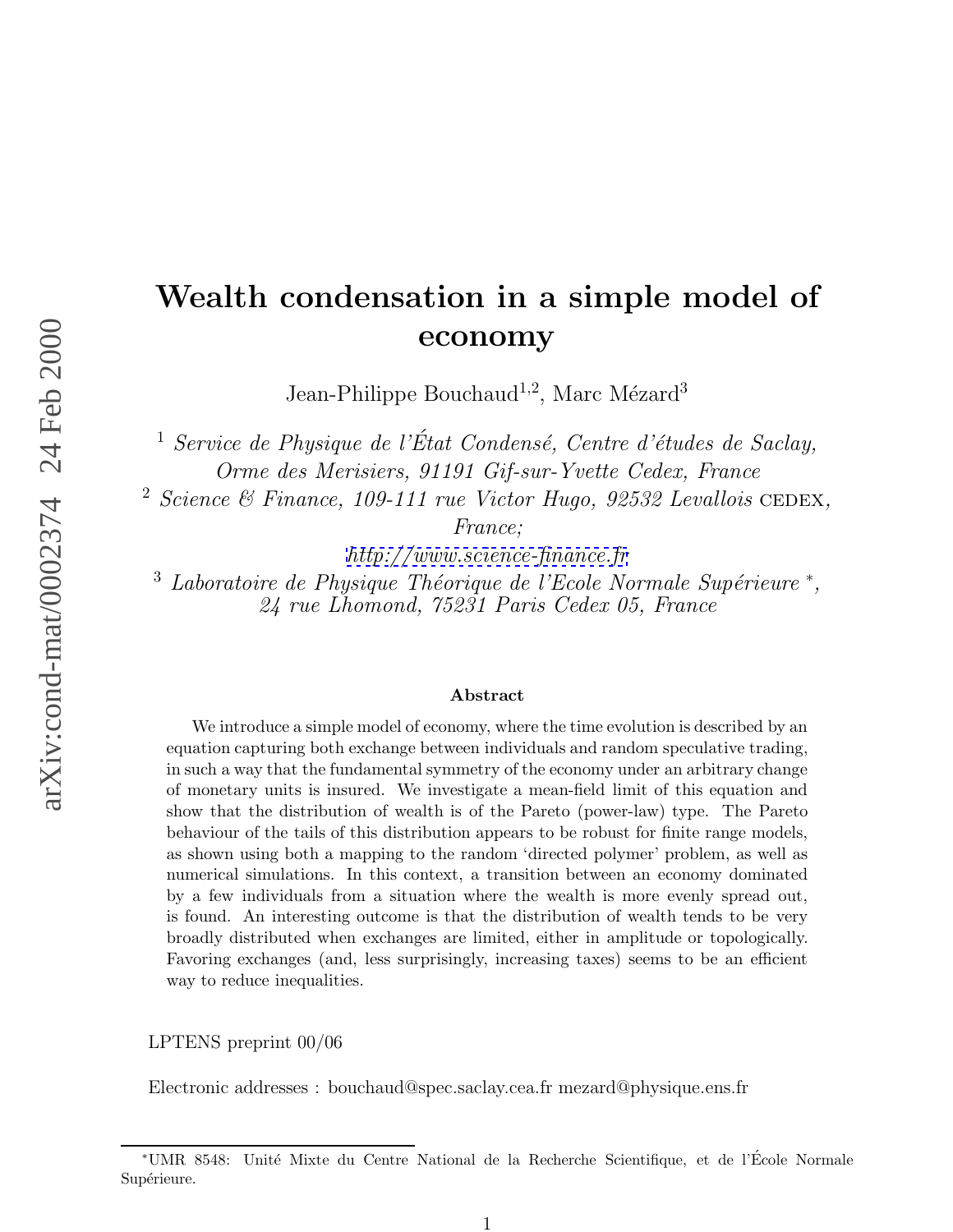<span id="page-1-0"></span>It is a well known fact that the individual wealth is a very broadly distributed quantity among the population. Even in developed countries, it is common that 90% of the total wealth is owned by only 5% of the population. The distribution of wealth is often described by 'Pareto'-tails, which decay as a power-law for large wealths [[1, 2, 3\]](#page-9-0):

$$
\mathcal{P}_{>}(W) \sim \left(\frac{W_0}{W}\right)^{\mu},\tag{1}
$$

where  $P_>(W)$  is the probability to find an agent with wealth greater than W, and  $\mu$  is a certain exponent, of order 1 both for individual wealth or company sizes (see however [\[4](#page-9-0)]).

Here, we want to discuss the appearance of such Pareto tails on the basis of a very general model for the growth and redistribution of wealth, that we discuss in some simple limits. We relate this model to the so-called 'directed polymer' problem in the physics literature [\[5\]](#page-9-0), for which a large number of results are known, that we translate into the present economical framework. We discuss the influence of simple parameters, such as the connectivity of the exchange network, the role of income or capital taxes and of state redistribution of wealth, on the value of the exponent  $\mu$ . One of the most interesting output of such a model is the generic existence of a phase transition, separating a phase where the total wealth of a very large population is concentrated in the hands of a finite number of individuals (corresponding, as will be discussed below, to the case  $\mu < 1$ , from a phase where it is shared by a finite fraction of the population.

The basic idea of our model is to write a stochastic dynamical equation for the wealth  $W_i(t)$  of the i<sup>th</sup> agent at time t, that takes into account the exchange of wealth between individuals through trading, and is consistent with the basic symmetry of the problem under a change of monetary units. Since the unit of money is arbitrary, one indeed expects that the equation governing the evolution of wealth should be invariant when all  $W_i$ 's are multiplied by a common (arbitrary) factor. The evolution equation that we consider is therefore the following:

$$
\frac{dW_i}{dt} = \eta_i(t)W_i + \sum_{j(\neq i)} J_{ij}W_j - \sum_{j(\neq i)} J_{ji}W_i , \qquad (2)
$$

where  $\eta_i(t)$  is a gaussian random variable of mean m and variance  $2\sigma^2$ , which describes the spontaneous growth or decrease of wealth due to investment in stock markets, housing, etc., while the terms involving the (assymmetric) matrix  $J_{ij}$  describe the amount of wealth that agent j spends buying the production of agent  $i$  (and vice-versa). It is indeed reasonable to think that the amount of money earned or spent by each economical agent is proportional to its wealth. This makes equation (2) invariant under the scale transformation  $W_i \to \lambda W_i$ . Technically the above stochastic differential equation is interpreted in the Stratonovich sense [\[6\]](#page-9-0).

The simplest model one can think of is the case where all agents exchange with all others at the same rate, i.e  $J_{ij} \equiv J/N$  for all  $i \neq j$ . Here, N is the total number of agents, and the scaling  $J/N$  is needed to make the limit  $N \to \infty$  well defined. In this case, the equation for  $W_i(t)$  becomes:

$$
\frac{dW_i}{dt} = \eta_i(t)W_i + J(\overline{W} - W_i),\tag{3}
$$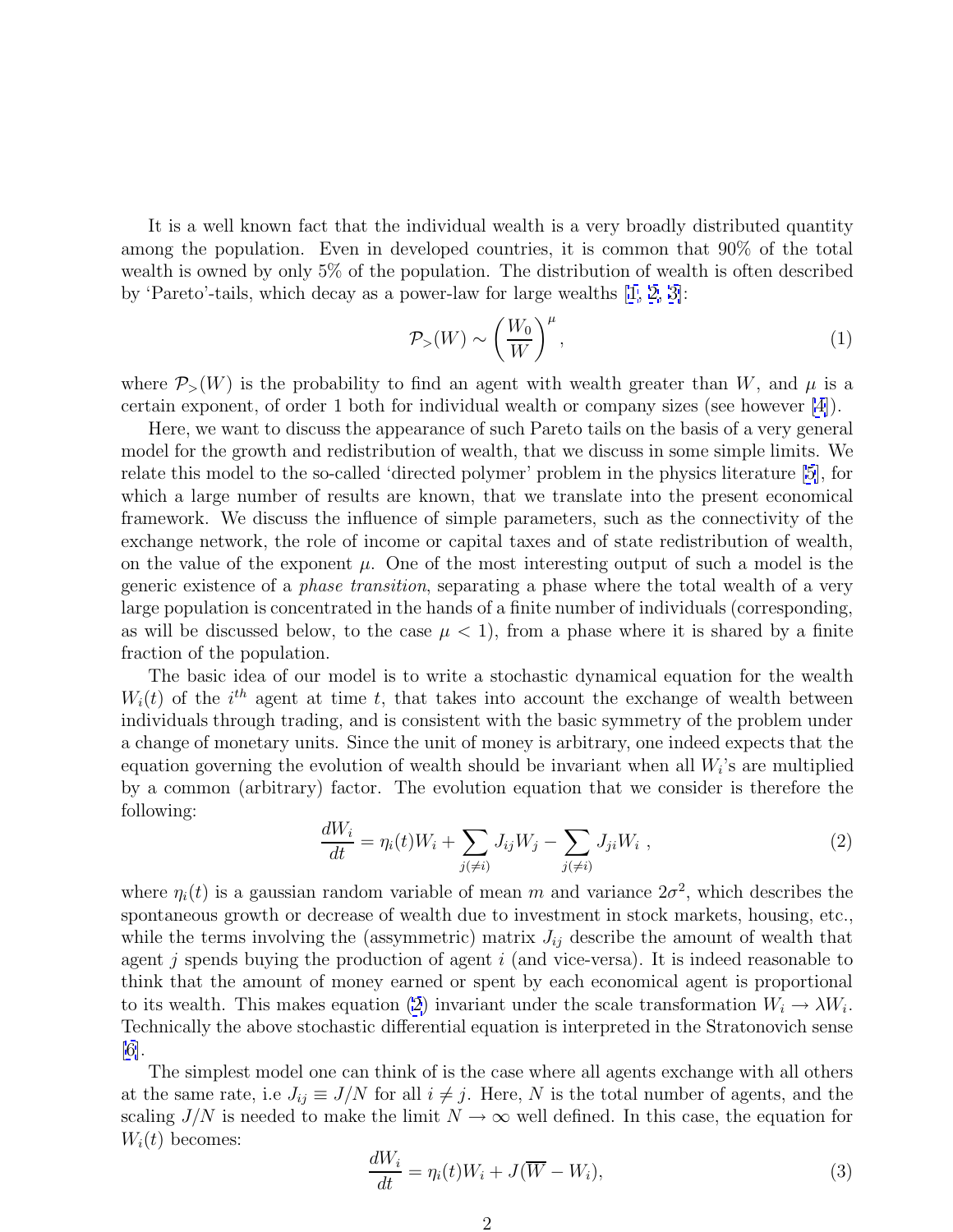<span id="page-2-0"></span>where  $\overline{W} = N^{-1} \sum_i W_i$  is the average overall wealth. This is a 'mean-field' model since all agents feel the very same influence of their environment. By formally integrating this linear equation and summing over  $i$ , one finds that the average wealth becomes deterministic in the limit  $N \to \infty$ :

$$
\overline{W}(t) = \overline{W}(0) \exp((m + \sigma^2)t). \tag{4}
$$

It is useful to rewrite eq. [\(3\)](#page-1-0) in terms of the normalised wealths  $w_i \equiv W_i/\overline{W}$ . This leads to:

$$
\frac{dw_i}{dt} = (\eta_i(t) - m - \sigma^2)w_i + J(1 - w_i),
$$
\n(5)

to which one can associate the following Fokker-Planck equation for the evolution of the density of wealth  $P(w, t)$ :

$$
\frac{\partial P}{\partial t} = \frac{\partial [J(w-1) + \sigma^2 w]P}{\partial w} + \sigma^2 \frac{\partial}{\partial w} \left[ w \frac{\partial wP}{\partial w} \right].
$$
\n(6)

The equilibrium, long time solution of this equation is easily shown to be:

$$
P_{eq}(w) = \mathcal{Z} \frac{\exp(-\frac{\mu - 1}{w})}{w^{1 + \mu}} \qquad \mu \equiv 1 + \frac{J}{\sigma^2},
$$
 (7)

where  $\mathcal{Z} = (\mu - 1)^{\mu}/\Gamma[\mu]$  is the normalisation factor. One can check that  $\langle w \rangle \equiv 1$ , as it should.

Therefore, one finds in this model that the distribution of wealth exhibits a Pareto powerlaw tail for large w's. In agreement with intuition, the exponent  $\mu$  grows (corresponding to a narrower distribution), when exchange between agents is more active (i.e. when J increases), and also when the success in individual investment strategies is more narrowly distributed (i.e. when  $\sigma^2$  decreases).

One can actually also define the above model in discrete time, by writing:

$$
W_i(t+\tau) = \left[J\tau \overline{W} + (1 - J\tau)W_i\right]e^{-V(i,t)}\tag{8}
$$

where V is an arbitrary random variable of mean  $m\tau$  and variance  $2\sigma^2\tau$ , and  $J\tau$  < 1. In this setting, this amounts to study the so-called Kesten variable [[7\]](#page-9-0) for which the asymptotic distribution again has a power-law tail, with an exponent  $\mu$  found to be the solution of:

$$
(1 - J\tau)^{\mu} \langle e^{-\mu V} \rangle = \langle e^{-V} \rangle^{\mu}.
$$
\n(9)

Therefore, this model leads to power-law tails for a very large class of distributions of  $V$ , such that the solution of the above equation is non trivial (that is if the distribution of V decays at least as fast as an exponential). Is is easy to check that  $\mu$  is always greater than one and tends to  $\mu = 1 + J/\sigma^2$  in the limit  $\tau \to 0$ . Let us notice that a somewhat similar discrete model was studied in [\[8](#page-9-0)] in the context of a generalized Lotka-Volterra equation. However that model has an additional term (the origin of which is unclear in an economic context) which breaks the symmetry under wealth rescaling, and as a consequence the Pareto tail is truncated for large wealths.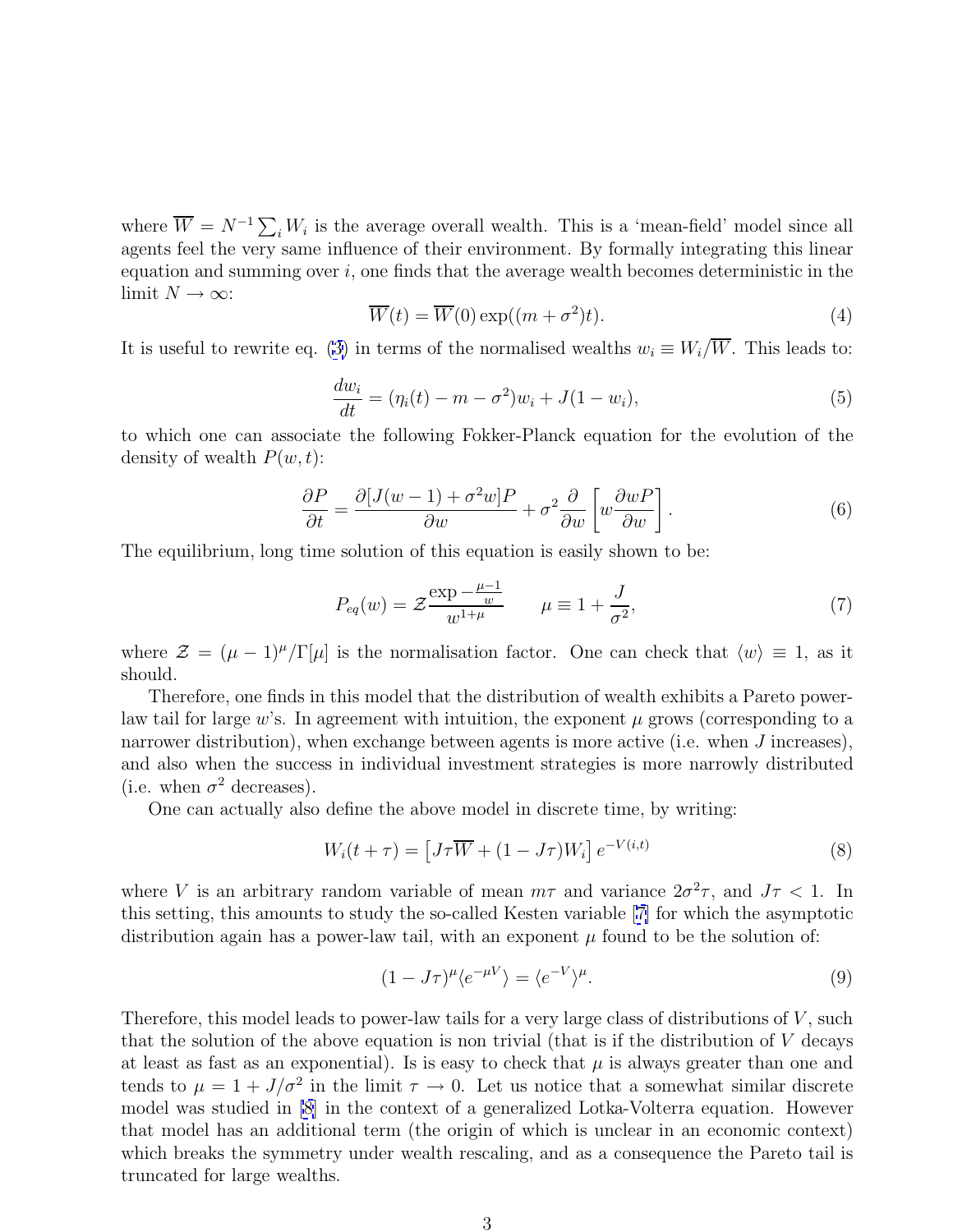

Figure 1: Fraction of total wealth  $S_n$  owned by the first n agents, plotted versus n, in a population of 5000 agents. The wealths have been drawn at random using a distribution with a Pareto tail exponent  $\mu = 3$ . Inset: detail of the first 80 agents. One sees that  $S_n$ grows linearly with  $n$ , with rather small fluctuations around the average slope  $1/N$ .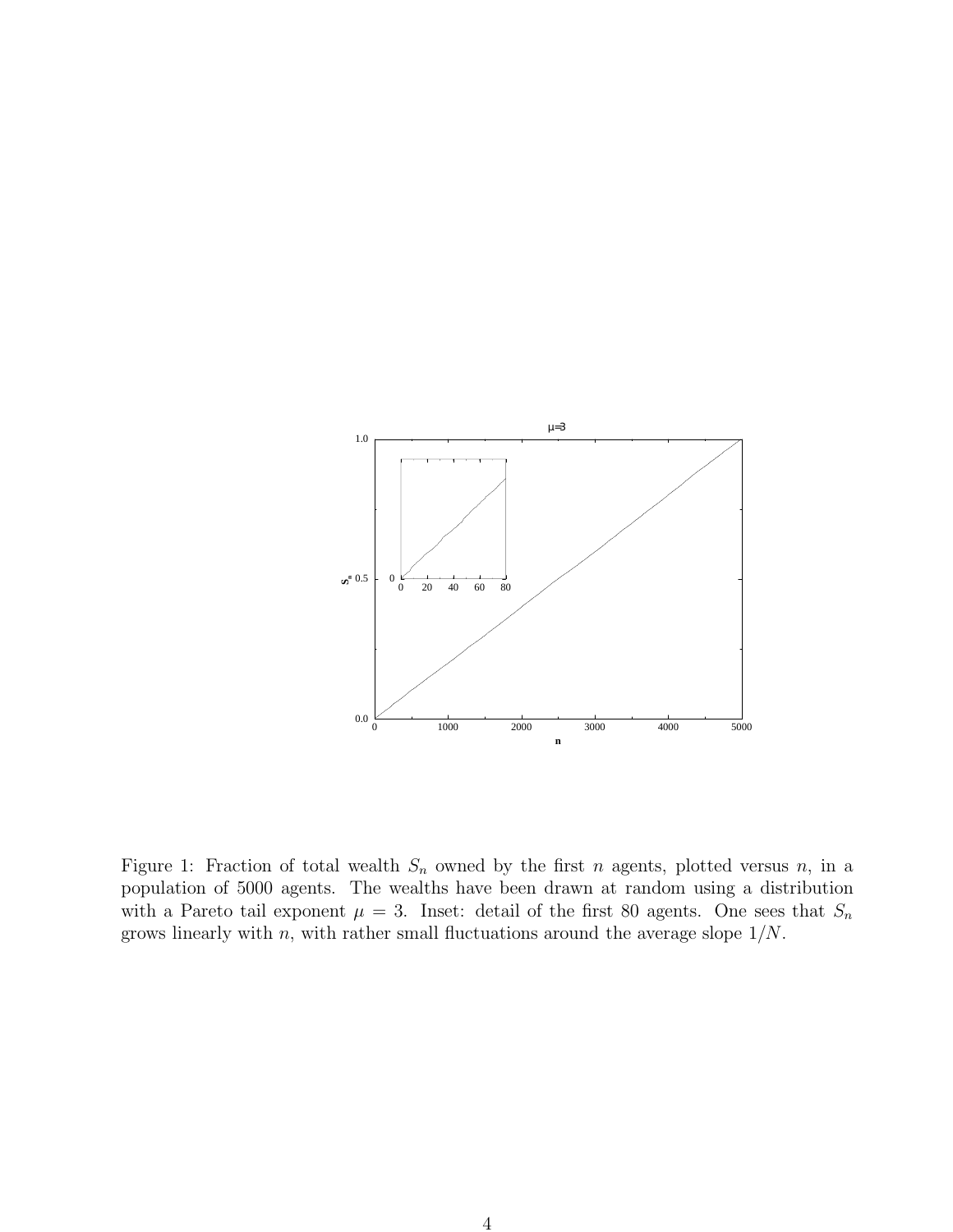

Figure 2: Fraction of total wealth owned by the first n agents, plotted versus  $n$ , in a population of 5000 agents. The wealths have been drawn at random using a distribution with a now Pareto tail exponent  $\mu = .5 < 1$ . Inset: Zoom on finer details of the curve. One clearly sees that the curve is a 'devil' staircase on all scales, with a strong dominance of a few individuals.

In this model, the exponent  $\mu$  is always found to be larger than one. In such a regime, if one plots the partial wealth  $S_n = \sum_{i=1}^n w_i$  as a function of n, one finds an approximate straight line of slope  $1/N$ , with rather small fluctuations (see Fig. 1). This means that the wealth is not too unevenly distributed within the population. On the other hand, the situation when  $\mu < 1$ , which we shall encounter below in some more realistic models, corresponds to a radically different situation (see Fig. 2). In this case, the partial wealth  $S_n$  has, for large N, a devil staircase structure, with a few individuals getting hold of a finite fraction of the total wealth. A quantitative way to measure this 'wealth condensation' is to consider the so-called inverse participation ratio  $Y_2$  defined as:

$$
Y_2 = \sum_{i=1}^{N} w_i^2.
$$
 (10)

If all the w<sub>i</sub>'s are of order  $1/N$  then  $Y_2 \sim 1/N$  and tends to zero for large N. On the other hand, if at least one  $w_i$  remains finite when  $N \to \infty$ , then  $Y_2$  will also be finite. The average value of  $Y_2$  can easily be computed and is given by:  $\langle Y_2 \rangle = 1 - \mu$  for  $\mu < 1$  and zero for all  $\mu > 1$  [[9, 10](#page-9-0), [11](#page-9-0)].  $\langle Y_2 \rangle$  is therefore a convenient order parameter which quantifies the degree of wealth condensation.

It is interesting to discuss several extensions of the above model. First, one can easily include, within this framework, the effect of taxes. Income tax means that a certain fraction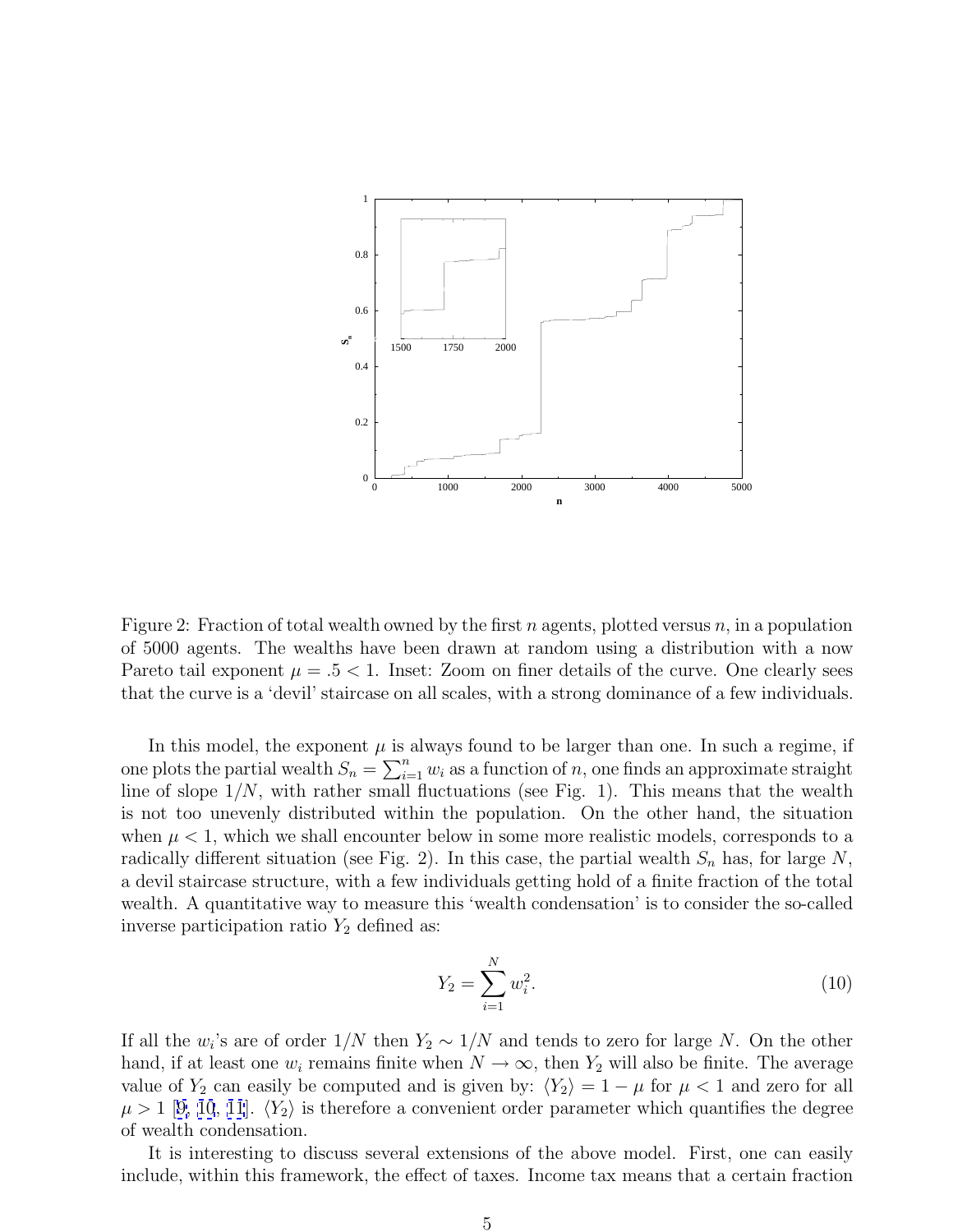$\phi_I$  of the income  $dW_i/dt$  is taken away from agent i. Therefore, there is a term  $-\phi_I dW_i/dt$ appearing in the right-hand side of Eq. [\(2\)](#page-1-0). Capital tax means that there is a fraction  $\phi_C$  of the wealth which is substracted per unit time from the wealth balance, Eq. [\(2](#page-1-0)). If a fraction  $f_I$  of the income tax and  $f_C$  of the capital tax are evenly redistributed to all, then this translates into a term  $+f_I\phi_I d\overline{W}/dt + f_C\phi_C \overline{W}$  in the right-hand side of the wealth balance, which now reads:

$$
\frac{dW_i}{dt} = \eta_i(t)W_i + J(\overline{W} - W_i) - \phi_I \frac{dW_i}{dt} - \phi_C W_i + f_I \phi_I \frac{d\overline{W}}{dt} + f_C \phi_C \overline{W}
$$
(11)

All these terms can be treated exactly within the above mean-field model allowing for a detailed discussion of their respective roles. The rate of exponential growth of the average wealth  $\overline{W}(t)$  becomes equal to:

$$
\gamma \equiv \frac{m + \sigma^2/(1 + \phi_I) - \phi_C(1 - f_C)}{1 + \phi_I(1 - f_I)}.
$$
\n(12)

The Pareto tail exponent  $\mu$  is now given by:

$$
\mu - 1 = \frac{J(1 + \phi_I)}{\sigma^2} + \frac{1 + \phi_I}{\sigma^2 (1 + \phi_I (1 - f_I))} \left[ \phi_I f_I (m + \frac{\sigma^2}{1 + \phi_I}) + \phi_C (f_C + \phi_I (f_C - f_I)) \right]. \tag{13}
$$

This equation is quite interesting. It shows that income taxes tend to reduce the inequalities of wealth (i.e., lead to an increase of  $\mu$ ), even more so if part of this tax is redistributed. On the other hand, quite surprisingly, capital tax, if used simultaneously to income tax and not redistributed, leads to a *decrease* of  $\mu$ , i.e. to a wider distribution of wealth. Only if a fraction  $f_C > f_I \phi_I/(1 + \phi_I)$  is redistributed will the capital tax be a truly social tax. Note that in the above equation, we have implicitly assumed that the growth rate  $\gamma$  is positive. In this case, one can check that  $\mu$  is always greater than  $1 + (J + \phi_C f_C)(1 + \phi_I)/\sigma^2$ , which is larger than one.

Another point worth discussing is the relaxation time associated to the Fokker-Planck equation ([6\)](#page-2-0). By changing variables as  $w = \xi^{-2}$  and  $P(w) = \xi^3 Q(\xi)$ , one can map the above Fokker-Plank equation to the one studied in [\[12\]](#page-9-0), which one can solve exactly. For large time differences  $T$ , one finds that the correlation function of the w's behaves as:

$$
\langle w(t+T)w(t)\rangle - \langle w(t)\rangle^2 \propto \exp(-(\mu-1)\sigma^2 T) \qquad \mu > 2
$$
 (14)

and

$$
\langle w(t+T)w(t)\rangle - \langle w(t)\rangle^2 \propto \frac{1}{(\sigma^2 T)^{3/2}} \exp(-\mu^2 \sigma^2 T/4) \qquad \mu < 2
$$
 (15)

This shows that the relaxation time is, for  $\mu < 2$ , given by  $4/\mu^2 \sigma^2$ . Therefore, rich people become poor (and vice versa) on a finite time scale in this model. A reasonable order of magnitude for  $\sigma$  is 10% per  $\sqrt{year}$ . In order to get  $\mu - 1 \sim 1$ , one therefore has to choose  $J \sim 0.01$  per year, i.e. 1% of the total wealth of an individual is used in exchanges. [This J value looks rather small, but in fact we shall see below that a more realistic (non-mean field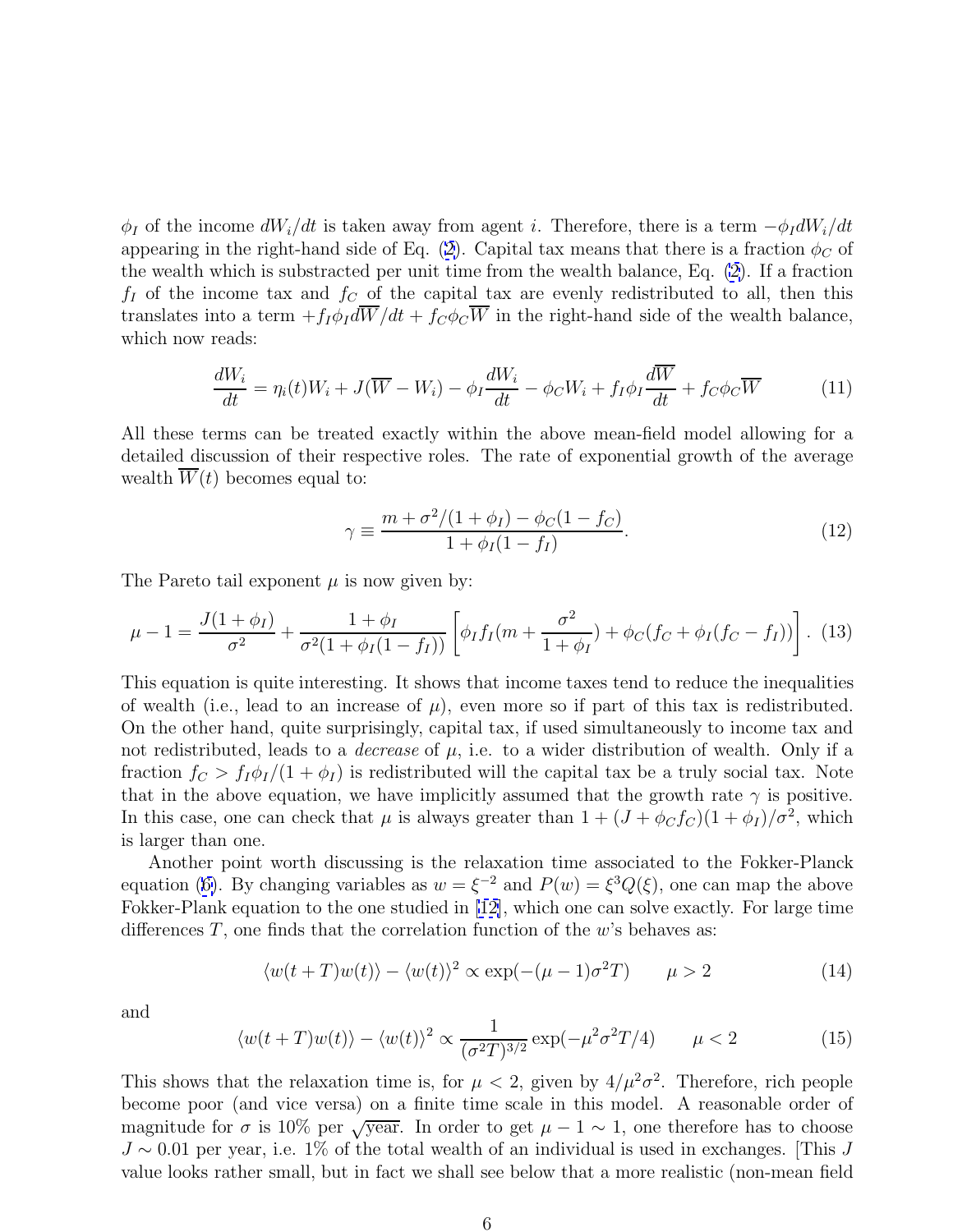

Figure 3: Plot of the numerical values of  $\mu$  for the model on a random graph with connectivity  $c = 4$ , as a function of  $J/\sigma^2$  – we have indeed checked that this scaling holds for our numerical discretization of Eq. ([2](#page-1-0)). The plain line corresponds to the mean-field prediction  $\mu = 1 + J/\sigma^2$ . For  $c = 4$ , we find that the condensation transition takes place for  $J/\sigma^2 \sim 0.3$ .

model) allows to increase J while keeeping  $\mu$  fixed. In this case, the relaxation time in this model is of the order of 100 years.

Let us now escape from the mean-field model considered above and describe more realistic situations, where the number of economic neighbours to a given individual is finite. We will first assume that the matrix  $J_{ij}$  is still symmetrical, and is either equal to J (if i and j trade), or equal to 0. A reasonable first assumption is that the graph describing the connectivity of the population is completely random, i.e. that two points are neighbours with probability  $c/N$  and disconnected with probability  $1 - c/N$ . In such a graph, the average number of neighbours is equal to c. We thus scale  $\hat{J} = J/c$  in order to compare results with various connectivities (and insure a smooth large connectivity limit). We have performed some numerical simulations of Eq. [\(2](#page-1-0)) for  $c = 4$  and have found that the wealth distribution still has a power-law tail, with an exponent  $\mu$  which only depends on the ratio  $J/\sigma^2$ . This is expected since a rescaling of time by a factor  $\alpha$  can be absorbed by changing J into  $\alpha J$  and  $\sigma$  into  $\sqrt{\alpha}\sigma$ ; therefore, long time (equilibrium) properties can only depend on the ratio  $J/\sigma^2$ . As shown in Fig. 3, the exponent  $\mu$  can now be smaller than one for sufficiently small values of  $J/\sigma^2$ . In this model, one therefore expects wealth condensation when the exchange rate is too small. Note that we have also computed numerically the quantity  $\langle Y_2 \rangle$  and found very good agreement with the theoretical value  $1 - \mu$  determined from the slope of the histogram of the  $w_i$ 's.

From the physical point of view, the class of models which we consider here belong to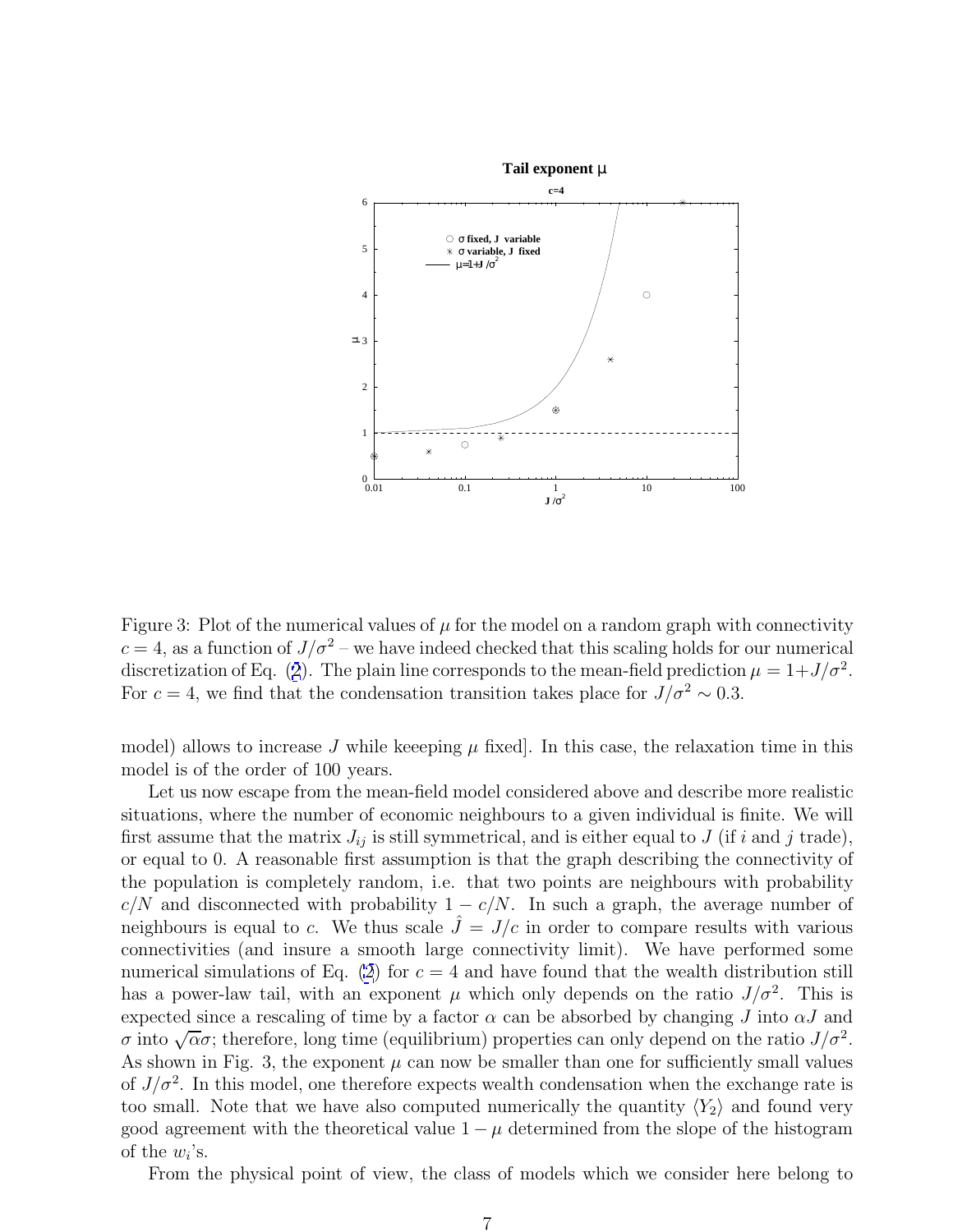the general family of directed polymers in random media. The two cases we have considered so far correspond respectively to a polymer on a fully connected lattice, and a polymer on a random lattice. A variant of this model can be solved exactly using the method of Derrida and Spohn [\[13\]](#page-9-0) for the so-called directed polymer problem on a tree. In this variant one assumes that at each time step  $\tau$  the connectivity matrix is completely changed and chosen anew using the same probabilities as above. Each agent  $i$  chooses at random exactly  $c$  new neighbours  $\ell(i, t)$ , the wealth evolution equation becomes

$$
W_i(t+\tau) = \left[\frac{J\tau}{c} \sum_{\ell=1}^c W_{\ell(i,t)} + (1 - J\tau) W_i(t)\right] e^{-V(i,t)}
$$
(16)

where V is a gaussian random variable of mean zero and variance  $2\sigma^2 \tau$ . One can then write a closed equation for the evolution of the wealth distribution [[13\]](#page-9-0). In this case, the wealth condensation phenomenon takes place whenever  $\sigma^2 \tau + J\tau \ln(J\tau/c) + (1-J\tau) \ln(1-J\tau) > 0$ . For  $J\tau \ll 1$  the transition occurs for  $\sigma^2 = \sigma_c^2 = J(1 + \ln(c/J\tau)).$ 

For  $\sigma > \sigma_c$ , one finds that  $\mu$  is given by:

$$
\mu \simeq \frac{\ln\left(\frac{c}{\sigma^2 \tau}\right)}{\ln(c/J\tau)}\tag{17}
$$

and is less than one, signalling the onset of a phase where wealth is condensed on a finite number of individuals. This precisely corresponds to the glassy phase in the directed polymer language. The above formula shows that  $\mu$  depends only weakly on  $\sigma$  or J, in qualitative agreement with our numerical result for the continuous time model (see Fig. 3). Note that in the limit  $c \to \infty$ ,  $\sigma_c \to \infty$  and the glassy phase disappears, in agreement with the results above, obtained directly on the mean-field model. Note also that in the limit  $\tau \to 0$ , where the reshuffling of the neighbours becomes very fast, wealth diffusion within the population becomes extremely efficient and, as expected, the transition again disappears. Finally, in the simple case where  $J\tau = 1$  (each agent trading all of his wealth at each time step), the critical value is  $\sigma_c^2 \tau = \ln c$  and the exponent  $\mu$  in the condensed phase is simply  $\mu = \sigma_c/\sigma$ , and  $\mu = \sigma^2/\sigma_c^2$  for  $\mu > 1$  (see [[13](#page-9-0)]).

Let us note, en passant, that the model considered by Derrida and Spohn has another interesting interpretation if the  $W_i$ 's describe the wealth of companies. The growth of a company takes place either from internal growth (leading to a term  $\eta_i(t)W_i$  much as above), but also from merging with another company. If the merging process between two companies is completely random and takes place at a rate  $\lambda$  per unit time, then the model is exactly the same as the one considered in Section 3 of [[13](#page-9-0)] (see in particular their Eq. (3.2)).

Although not very realistic, one could also think that the individuals are located on the nodes of a d-dimensional hypercubic lattice, trading with their neighbours up to a finite distance. In this case, one knows that for  $d > 2$  there exists again a phase transition between a 'social' economy where  $\mu > 1$  and a rich dominated phase  $\mu < 1$ . On the other hand, for  $d \leq 2$ , and for large populations, one is always in the extreme case where  $\mu \to 0$  at large times. In the case  $d = 1$ , i.e. operators organized along a chain-like structure, one can actually compute exactly the distribution of wealth by transposing the results of [[14](#page-10-0)]. One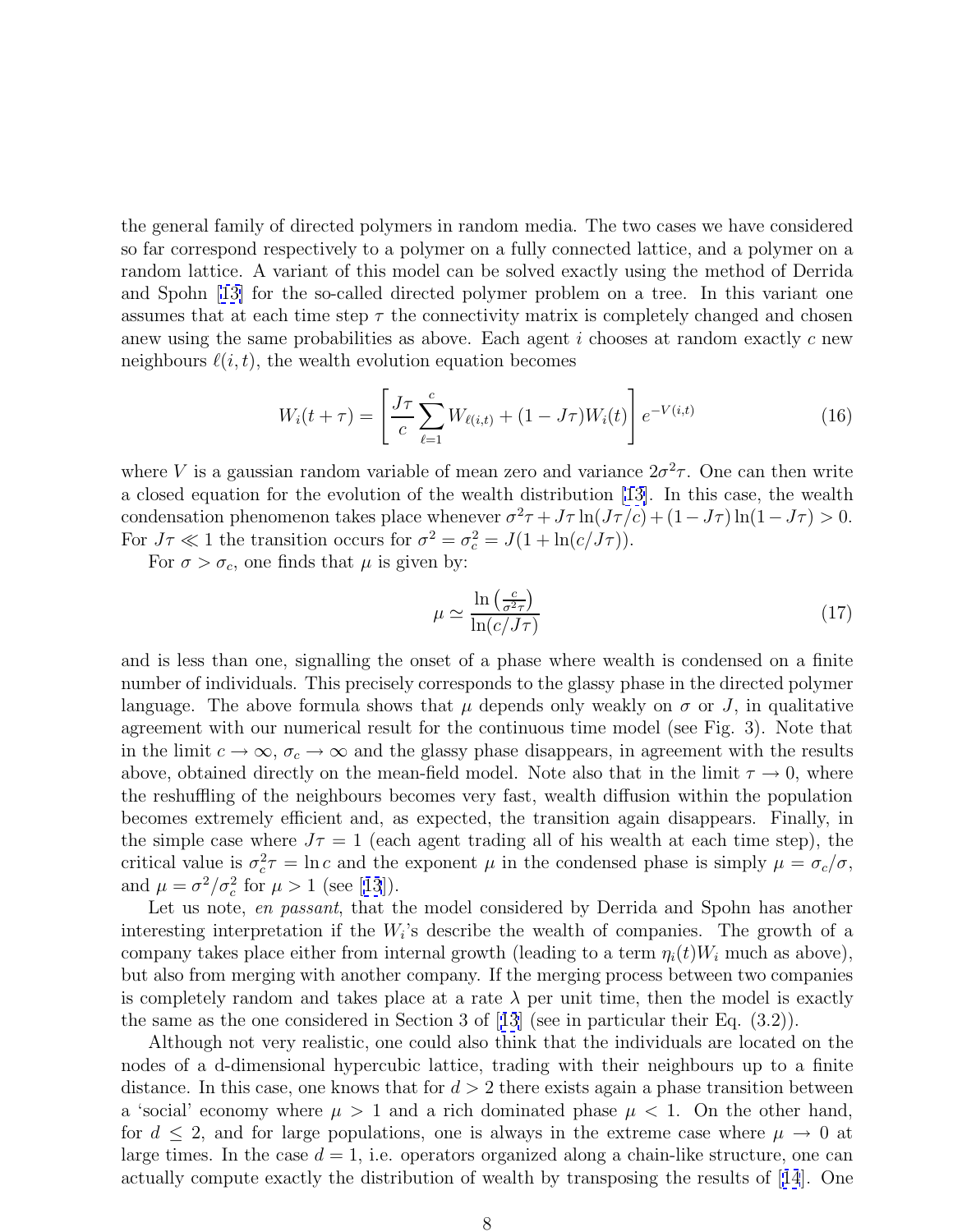finds for example that the ratio of the maximum wealth to the typical (e.g. median) wealth behaves as  $\exp{\sqrt{N}}$ , where N is the size of the population, instead of  $N^{1/\mu}$  in the case of a Pareto distribution with  $\mu > 0$ . The conclusion of the above results is that the distribution of wealth tends to be very broadly distributed when exchanges are limited, either in amplitude (i.e. J too small compared to  $\sigma^2$ ) or topologically (as in the above chain structure). Favoring exchanges (in particular with distant neighbours) seems to be an efficient way to reduce inequalities.

Let us now discuss in a cursory way the extension of this model to the case where the matrix  $J_{ij}$  has a non trivial structure. One can always write:

$$
J_{ij} = D_{ij} \exp{-\frac{F_{ij}}{2}} \qquad J_{ji} = D_{ij} \exp{+\frac{F_{ij}}{2}},
$$
\n(18)

where  $D_{ij}$  is a symmetric matrix describing the frequency of trading between i and j.  $F_{ij}$  is a local bias: it describes by how much the amount of trading from  $i$  to  $j$  exceeds that from j to i. In the absence of the speculative term  $\eta_i W_i$ , Eq. [\(2](#page-1-0)) is actually a Master equation describing the random motion of a particle subject to local *forces*  $F_{ij}$ , where  $J_{ij}$  is the hopping rate between site j and site i. This problem has also been much studied [[15](#page-10-0)]. One can in general decompose the force  $F_{ij}$  into a potential part  $U_i - U_j$  and a non potential part. For a purely potential problem, the stationary solution of Eq. [\(2\)](#page-1-0) with  $\eta_i \equiv 0$  is the well known Bolzmann weight:

$$
W_{i,eq} = \frac{1}{Z} \exp(-U_i) \qquad Z = \sum_{i=1}^{N} \exp(-U_i).
$$
 (19)

The statistics of the  $W_i$  therefore reflects that of the potential  $U_i$ ; in particular, large wealths correspond to deep potential wells. Pareto tails correspond to the case where the extreme values of the potential obey the Gumbel distribution, which decays exponentially for large (negative) potentials [\[11\]](#page-9-0).

The general case where  $\eta_i$  is non zero and/or  $F_{ij}$  contains a non potential part is largely unknown, and worth investigating. A classification of the cases where the Pareto tails survive the introduction of a non trivial bias field  $F_{ij}$  would be very interesting. Partial results in the context of population dynamics have been obtained recently in [\[16](#page-10-0)]. The case where the  $i$ 's are on the nodes of a d dimensional lattice should be amenable to a renormalisation group analysis along the lines of [[17](#page-10-0), [18](#page-10-0)], with interesting results for  $d \leq 2$ . Work in this direction is underway [[19](#page-10-0)].

In conclusion, we have discussed a very simple model of economy, where the time evolution is described by an equation capturing, at the simplest level, exchange between individuals and random speculative trading in such a way that the fundamental symmetry of the economy under an arbitrary change of monetary units is obeyed. Although our model is not intended to be fully realistic, the family of equations given by Eq. [\(2\)](#page-1-0) is extremely rich, and leads to interesting generic predictions. We have investigated in details a mean-field limit of this equation and showed that the distribution of wealth is of the Pareto type. The Pareto behaviour of the tails of this distribution appears to be robust for more general connectivity matrices, as a mapping to the directed polymer problem shows. In this context, a transition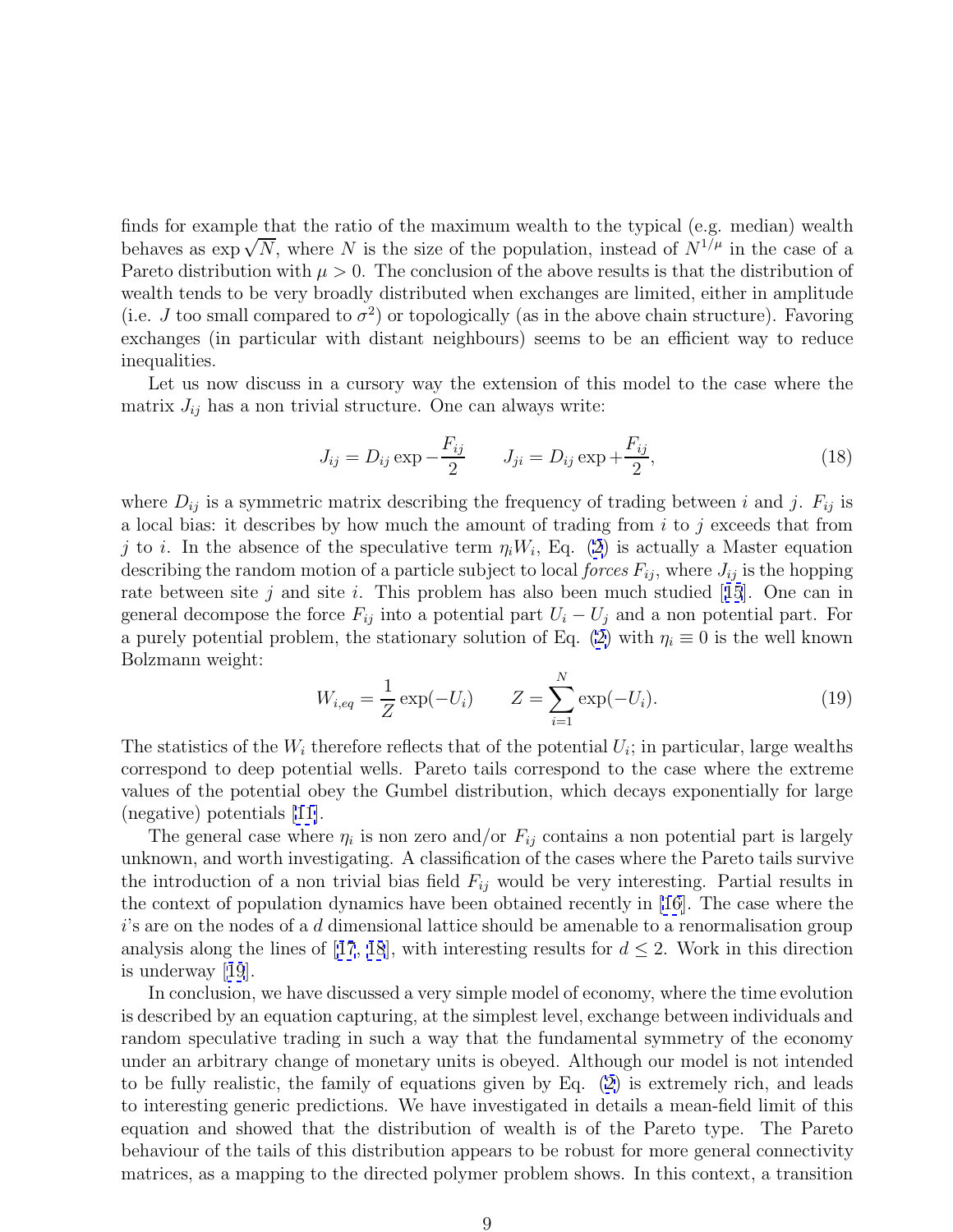<span id="page-9-0"></span>between an economy governed by a few individuals from a situation where the wealth is more evenly spread out, is found. The important conclusion of the above model is that the distribution of wealth tends to be very broadly distributed when exchanges are limited. Favoring exchanges (and, less surprisingly, increasing taxes) seems to be an efficient way to reduce inequalities.

Acknowledgments: We want to thank D.S. Fisher, I. Giardina and D. Nelson for interesting discussions. MM thanks the SPhT (CEA-Saclay) for its hospitality.

## **References**

- $[1]$  V. Pareto, Cours d'économie politique. Reprinted as a volume of *Oeuvres Complètes* (Droz, Geneva, 1896-1965).
- [2] B.B. Mandelbrot, Int. Eco. Rev. **1** (1960) 79, B.B. Mandelbrot, 'The Fractal Geometry of Nature' (Freeman, San Francisco, 1983).
- [3] A. B. Atkinson, A. J. Harrison, Distribution of total wealth in Britain (Cambridge University Press, 1978), Y. Ijri, H. A. Simon, Skew distribution of sizes of Business Firms (North-Holland, Amsterdam).
- [4] M. H. R. Stanley, S. Buldyrev, S. Havlin, R. Mantegna, M. Salinger, H. E. Stanley, Eco. Lett. **49** (1995) 453.
- [5] for a review, see T. Halpin-Healey and Y.C. Zhang; Phys. Rep. **254** (1995) 217 and refs. therein.
- [6] see e.g. N.G. Van Kampen, J. Stat. Phys. **24** (1981) 175. With the Ito convention, our evolution equation would have an extra factor of  $\sigma^2 W_i$  on the right hand side.
- [7] H. Kesten, Acta. Math **131** (1973) 208.
- [8] S. Solomon, in Computational Finance 97, eds. A-P. N. Refenes, A.N. Burgess, J.E. Moody (Kluwer Academic Publishers 1998); [cond-mat/9803367](http://xxx.lanl.gov/abs/cond-mat/9803367).
- [9] M. Mezard, G. Parisi, N. Sourlas, G. Toulouse, M. Virasoro, J. Physique **45** (1984) 843.
- [10] B. Derrida, Non-Self averaging effects in sum of random variables, in 'On Three Levels', Edited by Fannes et al, page 125 Plenum Press, NY, 1994.
- [11] J.P. Bouchaud, M. Mézard, J. Phys. A. **30** (1997) 7997.
- [12] R. Graham, A. Schenzle, Phys. Rev. **A 25** (1982) 1731.
- [13] B. Derrida, H. Spohn, J. Stat. Phys. **51** (1988) 817